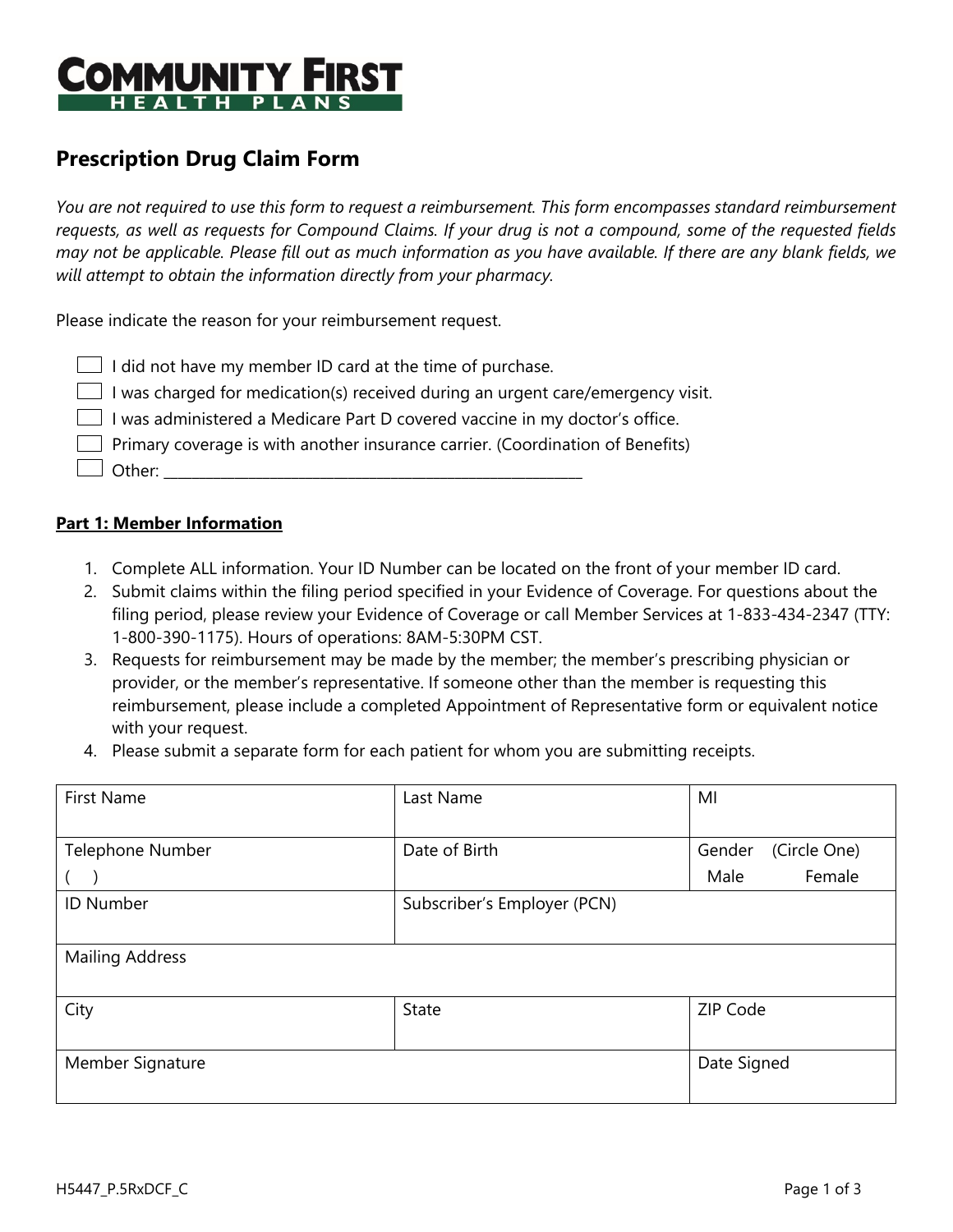### **Part 2: Pharmacy Information**

- 1. Complete ALL information.
- 2. Please submit a separate form for each pharmacy from which you purchased medications.

| Name                                                                           |       |                         |  |
|--------------------------------------------------------------------------------|-------|-------------------------|--|
|                                                                                |       |                         |  |
| <b>Street Address</b>                                                          |       |                         |  |
|                                                                                |       |                         |  |
| City                                                                           | State | ZIP Code                |  |
|                                                                                |       |                         |  |
| Pharmacy/or Provider of Service National Provider Number (NA if not available) |       | <b>Telephone Number</b> |  |
|                                                                                |       |                         |  |

### **Part 3: Receipt Information**

- 1. Include Proof of Payment with the original pharmacy receipt(s) or pharmacy printout(s). Cash Register Receipt(s) without pharmacy detail will not be accepted. Tape all receipt(s) to the bottom of this page. Please DO NOT staple.
	- a. Compound medications must have at least 2 ingredients, and at least 1 ingredient must be a Federal legend (prescription) drug.
	- b. All active ingredients must be covered as part of your formulary and all prescription information must be submitted.
- 2. Please provide the explanation of benefits (EOB) or denial letter from the primary insurance carrier if you have primary coverage with another insurance carrier.
- 3. Receipts will not be returned. Please remember to keep a copy of the completed claim form and receipt(s) for your records.

**Part 4: Drug Information:** *This information should be listed in your original pharmacy receipt, pharmacy printout, or Medical Invoice. If the receipt or invoice is missing any of this information, please ask your pharmacist/or Medical Provider to help fill in the missing details. If you are unable to obtain the information we will attempt to contact your pharmacy.*

| Date Rx Filled     | Diagnosis Code and Description                                         | <b>Medication Name</b> |  |
|--------------------|------------------------------------------------------------------------|------------------------|--|
| <b>Rx Number</b>   | Final Form of Compound (cream, patches, suppository, suspension, etc.) |                        |  |
| National Drug Code | Quantity                                                               |                        |  |
| Day Supply         | Total Volume (grams, ml, each, etc.)                                   |                        |  |
|                    |                                                                        | (continued on page 3)  |  |